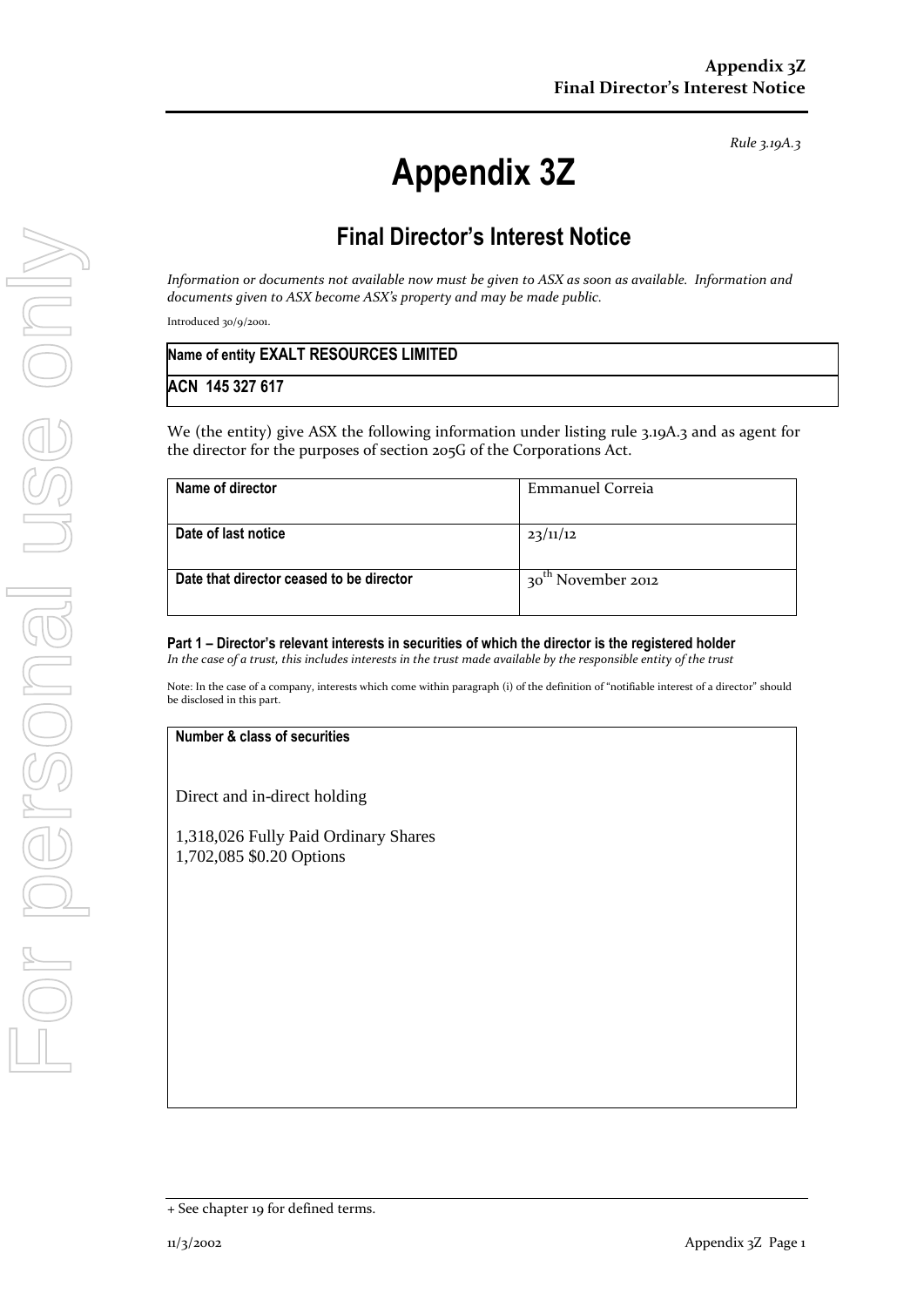#### **Part 2 – Director's relevant interests in securities of which the director is not the registered holder**

Note: In the case of a company, interests which come within paragraph (ii) of the definition of "notifiable interest of a director" should be disclosed in this part.

*In the case of a trust, this includes interests in the trust made available by the responsible entity of the trust*

| Name of holder & nature of interest<br>Note: Provide details of the circumstances giving rise<br>to the relevant interest | <b>Number &amp; class of securities</b> |
|---------------------------------------------------------------------------------------------------------------------------|-----------------------------------------|
|                                                                                                                           |                                         |

### **Part 3 – Director's interests in contracts**

| <b>Detail of contract</b>                                |  |
|----------------------------------------------------------|--|
| <b>Nature of interest</b>                                |  |
| Name of registered holder<br>(if issued securities)      |  |
| No. and class of securities to which<br>interest relates |  |

<sup>+</sup> See chapter 19 for defined terms.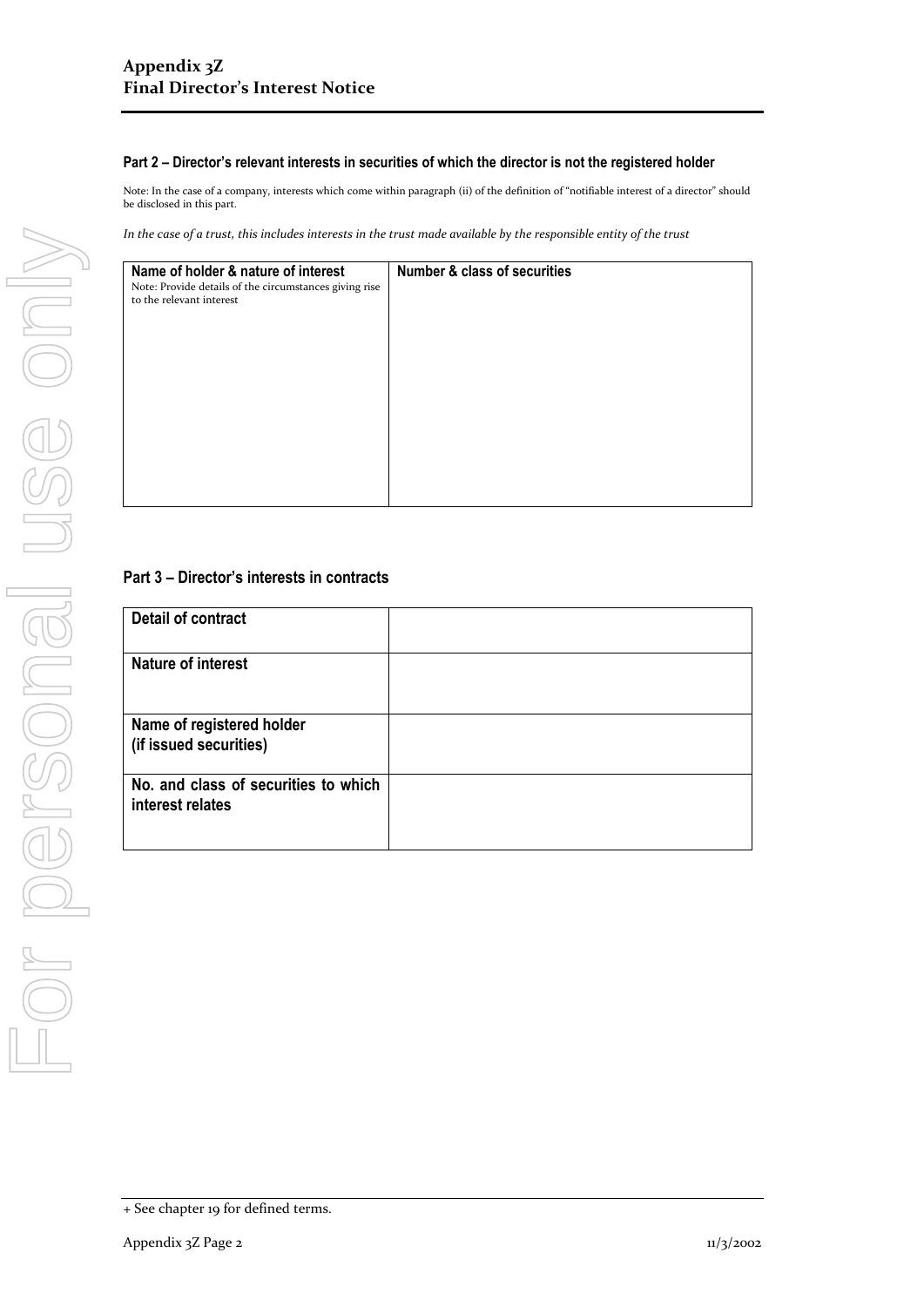*Rule 3.19A.3*

# **Appendix 3Z**

## **Final Director's Interest Notice**

*Information or documents not available now must be given to ASX as soon as available. Information and documents given to ASX become ASX's property and may be made public.*

Introduced 30/9/2001.

| Name of entity EXALT RESOURCES LIMITED |  |
|----------------------------------------|--|
| ACN 145 327 617                        |  |

We (the entity) give ASX the following information under listing rule 3.19A.3 and as agent for the director for the purposes of section 205G of the Corporations Act.

| Name of director                         | James Malone                   |
|------------------------------------------|--------------------------------|
|                                          |                                |
| Date of last notice                      | 30/5/2011                      |
|                                          |                                |
| Date that director ceased to be director | 30 <sup>th</sup> November 2012 |
|                                          |                                |

**Part 1 – Director's relevant interests in securities of which the director is the registered holder** *In the case of a trust, this includes interests in the trust made available by the responsible entity of the trust*

Note: In the case of a company, interests which come within paragraph (i) of the definition of "notifiable interest of a director" should be disclosed in this part.

**Number & class of securities**

10,000 Fully Paid Ordinary Shares 3,334 \$0.20 Options

<sup>+</sup> See chapter 19 for defined terms.